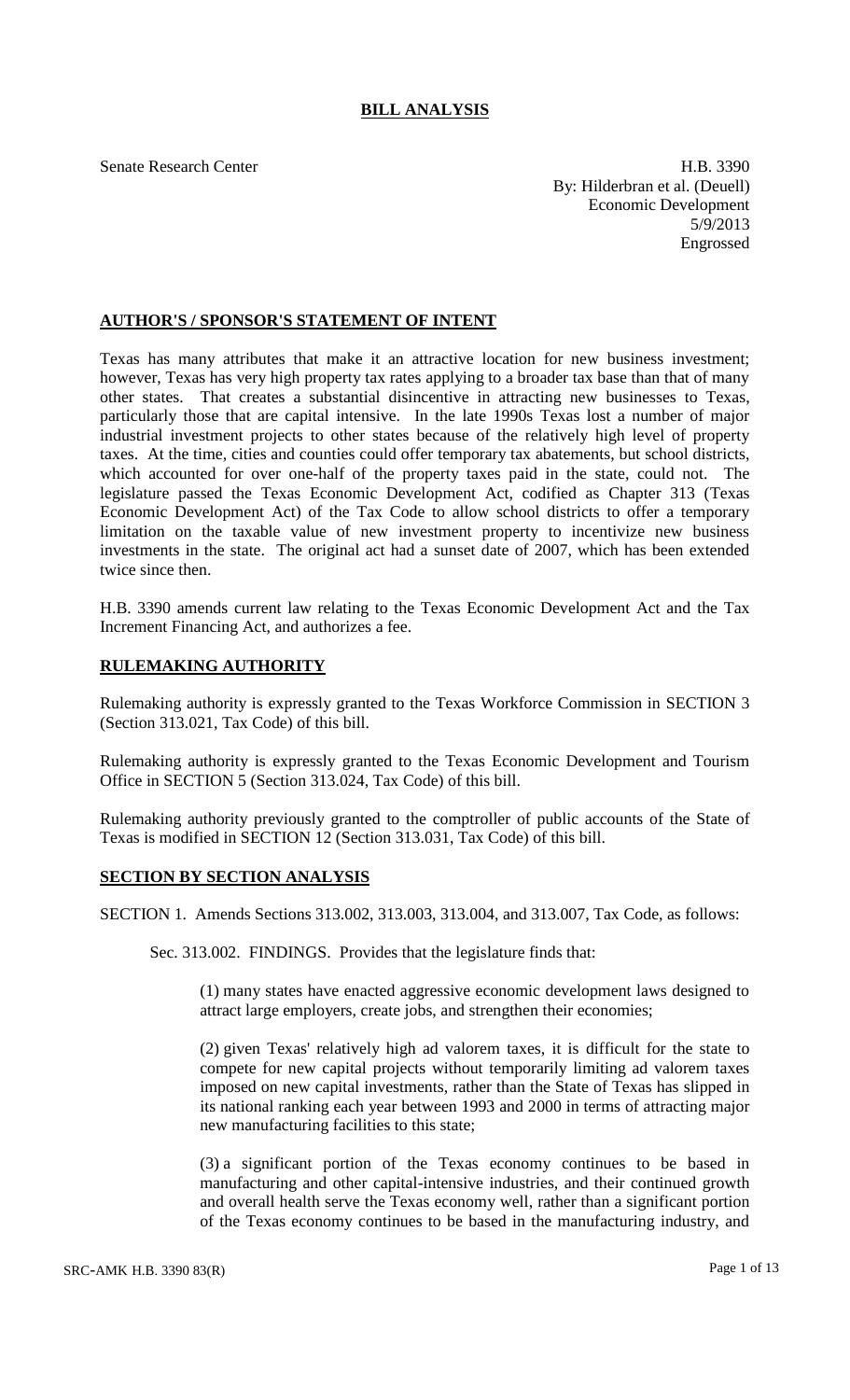the continued growth and overall health of the manufacturing sector serves the Texas economy well;

(4) without a vibrant, strong manufacturing sector, other sectors of the economy, especially the state's service sector, will also suffer adverse consequences; and

(5) the current ad valorem tax system, rather than the current property tax system, of this state does not favor capital-intensive businesses such as manufacturers.

Sec. 313.003. PURPOSES. Provides that the purposes of this chapter (Texas Economic Development Act) are to:

(1) encourage large-scale capital investments in this state, rather than encourage large-scale capital investments in this state, especially in school districts that have an ad valorem tax base that is less than the statewide average ad valorem tax base of school districts in this state;

(2) Makes no change to this subdivision;

(3) attract to this state large-scale businesses that are exploring opportunities to locate in other states or other countries, rather than attract to this state new, largescale businesses that are exploring opportunities to locate in other states or other countries;

(4) enable state and local government officials and economic development professionals to compete with other states by authorizing economic development incentives that are comparable to incentives being offered to prospective employers by other states and to provide state and local officials with an effective means to attract large-scale investment, rather than enable local government officials and economic development professionals to compete with other states by authorizing economic development incentives that meet or exceed incentives being offered to prospective employers by other states and to provide local officials with an effective means to attract large-scale investment;

(5) Makes no change to this subdivision;

(6) expand and enlarge the ad valorem tax base of this state, rather than the ad valorem property tax base of this state; and

(7) enhance this state's economic development efforts by providing state and local officials with an effective economic development tool, rather than by providing school districts with an effective local economic development option.

Sec. 313.004. LEGISLATIVE INTENT. Provides that it is the intent of the legislature in enacting this chapter that:

(1) economic development decisions involving school district taxes should occur at the local level with oversight by the state and should be consistent with identifiable statewide economic development goals;

(2) this chapter should not be construed or interpreted to allow:

(A) property owners to pool investments to create sufficiently large investments to qualify for an ad valorem tax benefit provided by this chapter, rather than for an ad valorem tax benefit or financial benefit provided by this chapter;

(B) an applicant for an ad valorem tax benefit, rather than an applicant for an ad valorem tax benefit or financial benefit, provided by this chapter to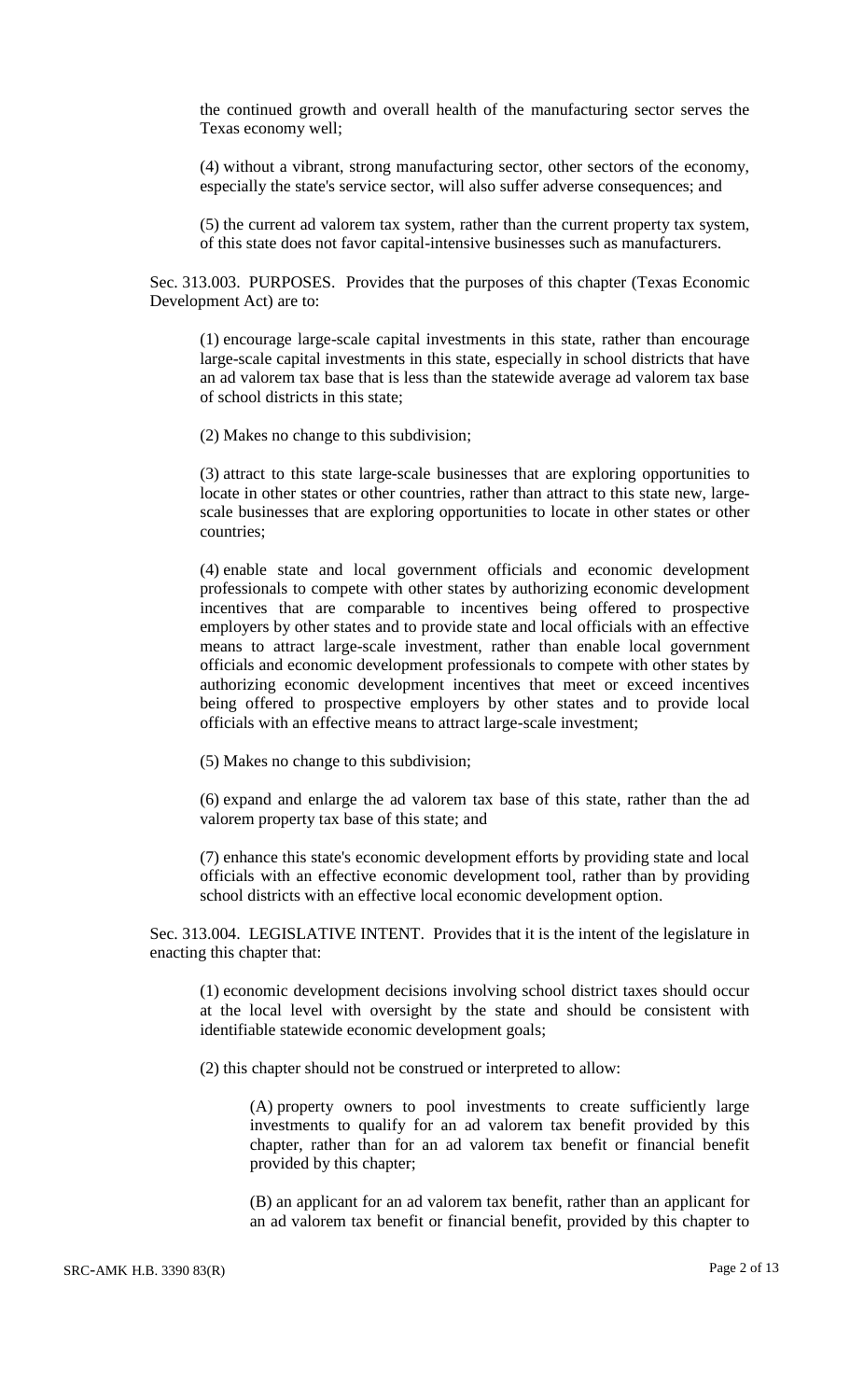assert that jobs will be eliminated if certain investments are not made if the assertion is not true; or

(C) an entity not subject to the tax imposed by Chapter 171 (Franchise Tax) to receive an ad valorem tax benefit provided by this chapter, rather than a sole proprietorship, partnership, or limited liability partnership to receive an ad valorem tax benefit or financial benefit provided by this chapter;

(3) in implementing this chapter, school districts should:

(A) Makes no change to this paragraph; and

(B) approve only those applications for an ad valorem tax benefit, rather than applications for an ad valorem tax benefit or financial benefit, provided by this chapter that enhance the local community; improve the local public education system; create high-paying jobs; and advance the economic development goals of this stand, rather than advance the economic development goals of this state as identified by the Texas Strategic Economic Development Planning Commission; and

(4) in implementing this chapter, the comptroller of the public accounts for the State of Texas (comptroller) should:

(A) strictly interpret the criteria and selection guidelines provided by this chapter; and

(B) issue certificates for limitations on appraised value only for those applications for an ad valorem tax benefit provided by this chapter that create high-paying jobs; provide a net benefit to the state over the long term; and advance the economic development goals of this state.

Makes conforming and nonsubstantive changes.

Sec. 313.007. EXPIRATION. Provides that Subchapters B (Limitation on Appraised Value of Certain Property Used to Create Jobs) and C (Limitation on Appraised Value of Property in Certain Rural School Districts) expire December 31, 2024, rather than provides that Subchapters B, C, and D (School Tax Credits) expire December 31, 2014.

SECTION 2. Amends Subchapter A, Chapter 313, Tax Code, by adding Section 313.010, as follows:

Sec. 313.010. AUDIT OF AGREEMENTS BY STATE AUDITOR. (a) Requires the state auditor, each year, to review at least three major agreements, as determined by the state auditor, under this chapter to determine whether:

> (1) each agreement accomplishes the purposes of this chapter as expressed in Section 313.003;

> (2) each agreement complies with the intent of the legislature in enacting this chapter as expressed in Section 313.004; and

> (3) the terms of each agreement were executed in compliance with the terms of this chapter.

(b) Requires the state auditor, as part of the review, to make recommendations relating to increasing the efficiency and effectiveness of the administration of this chapter.

SECTION 3. Amends Sections 313.021(1), (2), and (3), Tax Code, as follows: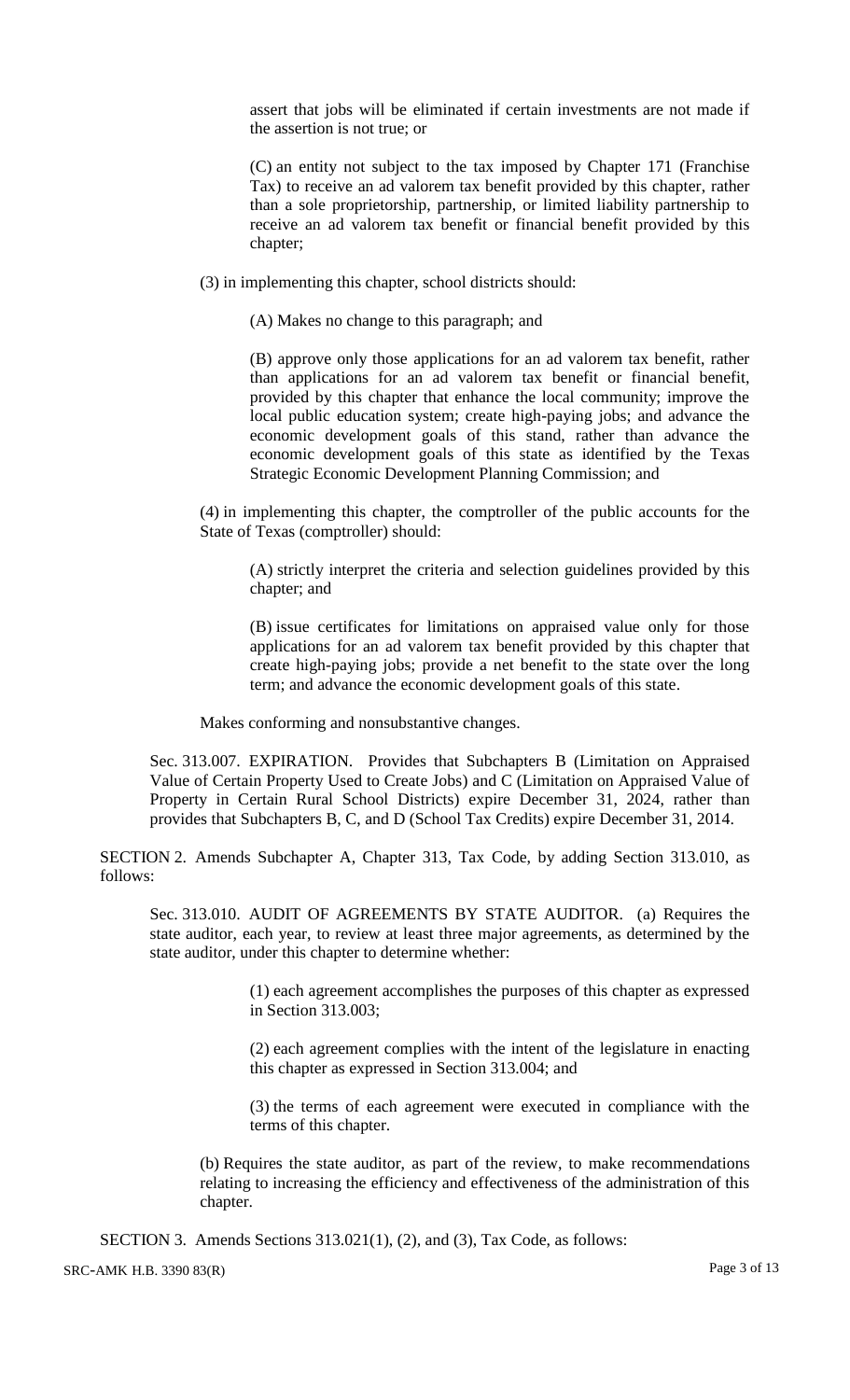(1) Redefines "qualified investment."

(2) Redefines "qualified property."

(3) Redefines "qualifying job." Provides that, in determining whether a property owner has created the number of qualifying jobs required under this chapter, operation, services and other related jobs created in connection with the project, including those employed by third parties under contract, are authorized to satisfy the minimum qualifying jobs requirement for the project if the Texas Workforce Commission (TWC) determines that the cumulative economic benefits to the state of these jobs is the same or greater than that associated with the minimum number of qualified jobs required to be created under this chapter. Authorizes TWC to adopt rules to implement this subsection.

SECTION 4. Amends Section 313.023, Tax Code, as follows:

Sec. 313.023. New heading: MINIMUM AMOUNTS OF QUALIFIED INVESTMENT AND NUMBER OF NEW QUALIFYING JOBS TO BE CREATED. (a) Creates this subsection from existing text. Makes no further change to this subsection.

(b) Provides that, notwithstanding Section  $313.021(2)(A)(iv)(b)$  (relating to defining "qualified property" to mean land on which, in connection with certain buildings or improvements, the owner or lessee of, or the holder of another possessory interest in, the land proposed to create at least 25 new qualifying jobs), if the property owner makes a qualified investment in an amount equal to at least:

(1) two times the minimum qualified investment for the applicable category of school district but less than three times that amount, the number of new qualifying jobs the property owner is required to create is equal to 75 percent of the number required by that sub-subparagraph;

(2) three times the minimum qualified investment for the applicable category of school district but less than four times that amount, the number of new qualifying jobs the property owner is required to create is equal to 50 percent of the number required by that sub-subparagraph;

(3) four times the minimum qualified investment for the applicable category of school district but less than five times that amount, the number of new qualifying jobs the property owner is required to create is equal to 25 percent of the number required by that sub-subparagraph; and

(4) five times the minimum qualified investment for the applicable category of school district, the property owner is not required to create any new qualifying jobs.

SECTION 5. Amends Section 313.024, Tax Code, by amending Subsections (a), (b), and (d) and adding Subsection (d-2), as follows:

(a) Provides that this subchapter and Subchapter C apply only to property owned by an entity subject to the tax imposed by Chapter 171, rather than providing that this subchapter and Subchapters C and D apply only to property owned by an entity to which Chapter 171 applies.

(b) Requires the entity, to be eligible for a limitation on appraised value under this subchapter, to use the property for, rather than to use the property in connection with:

- (1) manufacturing;
- (2) research and development;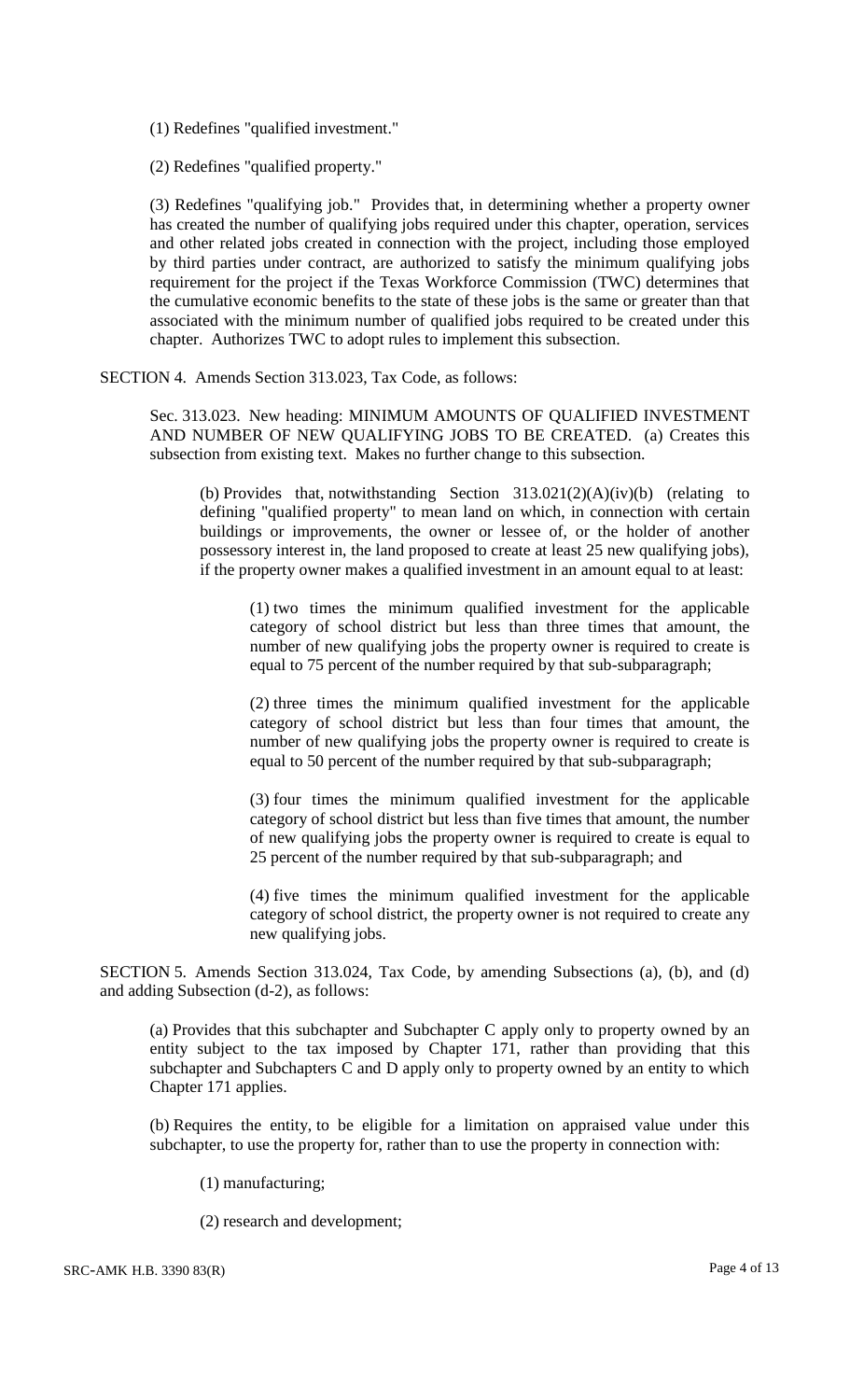(3) a clean coal project, as defined by Section 5.001 (Definitions), Water Code;

(4) an advanced clean energy project, as defined by Section 382.003 (Definitions), Health and Safety Code;

(5) renewable energy electric generation;

(6) electric power generation using integrated gasification combined cycle technology;

(7) nuclear electric power generation;

(8) a data center, rather than a computer center primarily used in connection with one or more activities described by Subdivisions (1) through (7) conducted by the entity; or

(9) a Texas priority project.

Makes nonsubstantive changes.

(d) Requires the property owner, to be eligible for a limitation on appraised value under this subchapter, to create the required number of new qualifying jobs as defined by Section 313.021(3), rather than requiring that at least 80 percent of all the new jobs created by the property owner, to be eligible for a limitation on appraised value under this subchapter, be qualifying jobs as defined by Section 313.021(3).

(d-2) Authorizes the new qualifying jobs created under an agreement between the property owner and another school district may, for purposes of determining whether a property owner has created the number of new qualifying jobs required for eligibility for a limitation on appraised value under this subchapter, to be included in the total number of new qualifying jobs created in connection with the project if the Texas Economic Development and Tourism Office determines that the projects covered by the agreements constitute a single unified project. Authorizes the Texas Economic Development and Tourism Office to adopt rules to implement this subsection.

SECTION 6. Amends Section 313.024(e), Tax Code, by amending Subdivision (6) and adding Subdivision (7), to define "data center," rather than "data computer center," and "Texas priority project," respectively.

SECTION 7. Amends Sections 313.025(a), (a-1), (b), (b-1), (c), (d), (d-1), (e), (f-1), (g), and (i), Tax Code, as follows:

(a) Requires that an application for a certain limitation on a certain appraised value be made on the form prescribed by the comptroller and include the information required by the comptroller, and is required to be accompanied by a certain fee and certain information, including any information required by the comptroller for the purposes of Section 313.026, rather than information relating to each applicable criterion listed in Section 313.026.

(a-1) Requires the school district, within seven days of the receipt of each document, to submit to the comptroller a copy of the application and the proposed agreement between the applicant and the school district. Makes nonsubstantive changes.

(b) Provides that the governing body of a school district is not required to consider an application for a limitation on appraised value, rather than is not required to consider an application for a limitation on appraised value that is filed with the governing body under Subsection (a). Requires the governing body, if the governing body of the school district elects to consider an application, to deliver a copy of the application to the comptroller and request that the comptroller conduct an economic impact evaluation of the investment proposed by the application. Requires the comptroller to conduct or contract with a third person to conduct the economic impact evaluation, which is required to be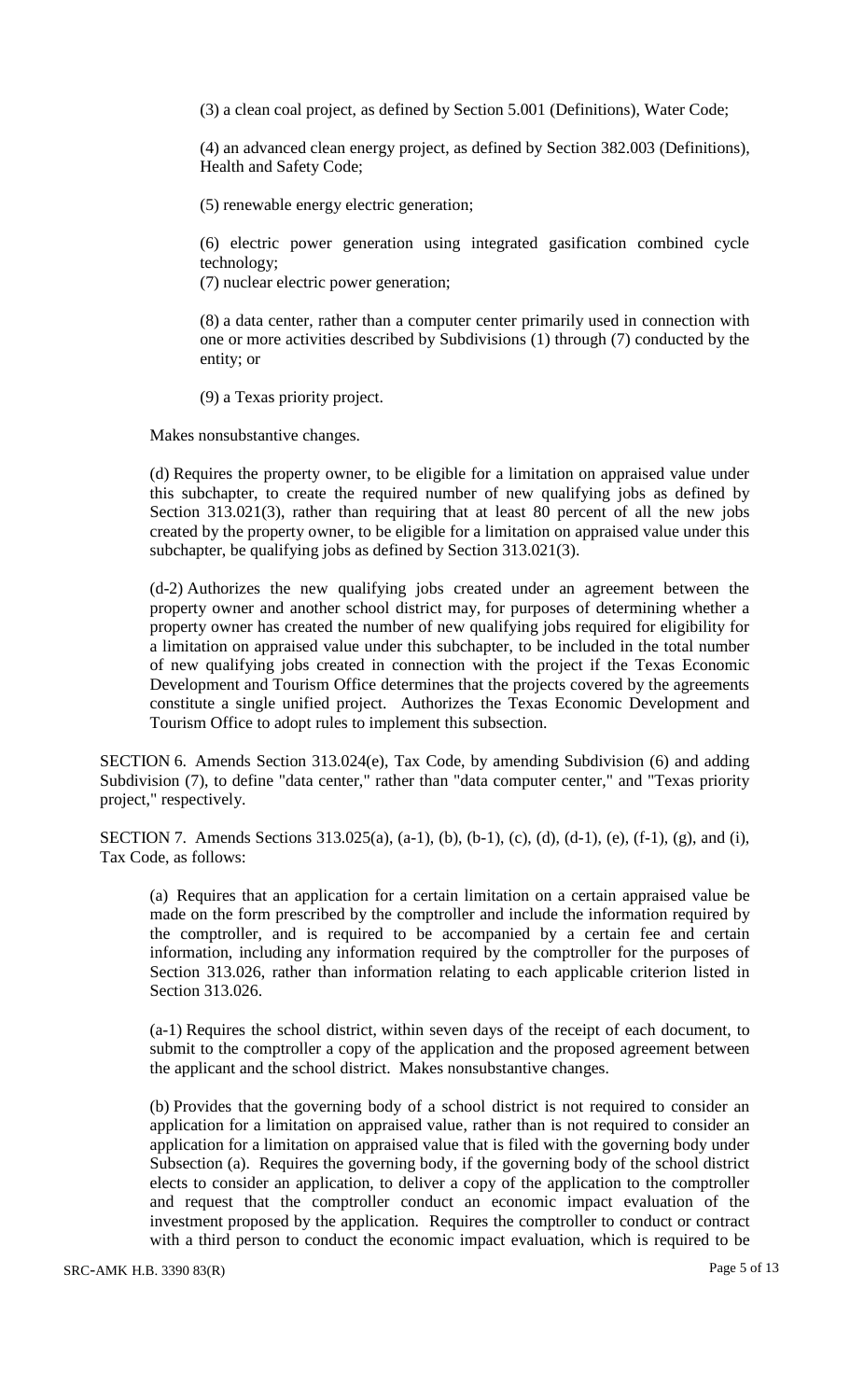completed and provided to the governing body of the school district, along with the comptroller's certificate or written explanation under Subsection (d), as soon as practicable but not later than the 90th day after the date the comptroller receives the application. Requires the governing body to provide to the comptroller or to a third person contracted by the comptroller to conduct the economic impact evaluation any requested information. Requires the governing body to provide a copy of the economic impact evaluation to the applicant on request. Authorizes the comptroller to charge the applicant, rather than to charge and collect, a fee sufficient to cover the costs of providing the economic impact evaluation. Requires the governing body of a school district to approve or disapprove an application not later than the 150th day, rather than before the 151st day, after the date the application is filed, unless the economic impact evaluation has not been received or an extension is agreed to by the governing body and the applicant. Deletes existing text requiring the governing body, if the governing body of the school district does elect to consider an application, to deliver three copies of the application to the comptroller and request that the comptroller provide an economic impact evaluation of the application to the school district. Deletes existing text requiring the comptroller, except as provided by Subsection (b-1), to conduct or contract with a third person to conduct the evaluation, which is required to be completed and provided to the governing body of the school district as soon as practicable.

(b-1) Requires the comptroller to promptly deliver a copy of the application to the Texas Education Agency (TEA), rather than requiring the comptroller to indicate on one copy of the application the date the comptroller received the application and deliver that copy to TEA. Requires TEA to determine the effect that the applicant's proposal will have on the number or size of the school district's instructional facilities and submit a written report containing TEA's determination to the school district, rather than requiring TEA to determine the effect that the applicant's proposal will have on the number or size of the school district's instructional facilities, as required to be included in the economic impact evaluation by Section 313.026(a)(9) (relating to requiring that the economic impact evaluation of the application include the ability of the applicant to locate or relocate in another state or another region of this state), and submit a written report containing TEA's determination to the comptroller. Requires TEA, not later than the 45th day after the date TEA receives the application, to make the required determination and submit TEA's written report to the governing body of the school district, rather than requiring TEA, not later than the 45th day after the date the application indicates that the comptroller received the application, to make the required determination and submit TEA's written report to the comptroller. Deletes existing text providing that a third person contracted by the comptroller to conduct an economic impact evaluation of an application is not required to make a determination that TEA is required to make and report to the comptroller under this subsection.

(c) Entitles the governing body of the school district, in determining whether to approve an application, rather than in determining whether to grant an application, to request and receive assistance from the comptroller; the Texas Economic Development and Tourism Office, rather than the Texas Department of Economic Development; the Texas Workforce Investment Council; and TWC.

(d) Requires the comptroller, not later than the 90th day after the date the comptroller receives the copy of the application, to issue a certificate for a limitation on appraised value of the property and provide the certificate to the governing body of the school district or provide the governing body a written explanation of the comptroller's decision not to issue a certificate. Deletes existing text requiring the comptroller, before the 91st day after the date the comptroller receives the copy of the application, to submit a recommendation to the governing body of the school district as to whether the application should be approved or disapproved.

(d-1) Prohibits the governing body of a school district from approving an application unless the comptroller submits to the governing body a certificate for a limitation on appraised value of the property. Deletes existing text authorizing the governing body of a school district to approve an application that the comptroller has recommended should be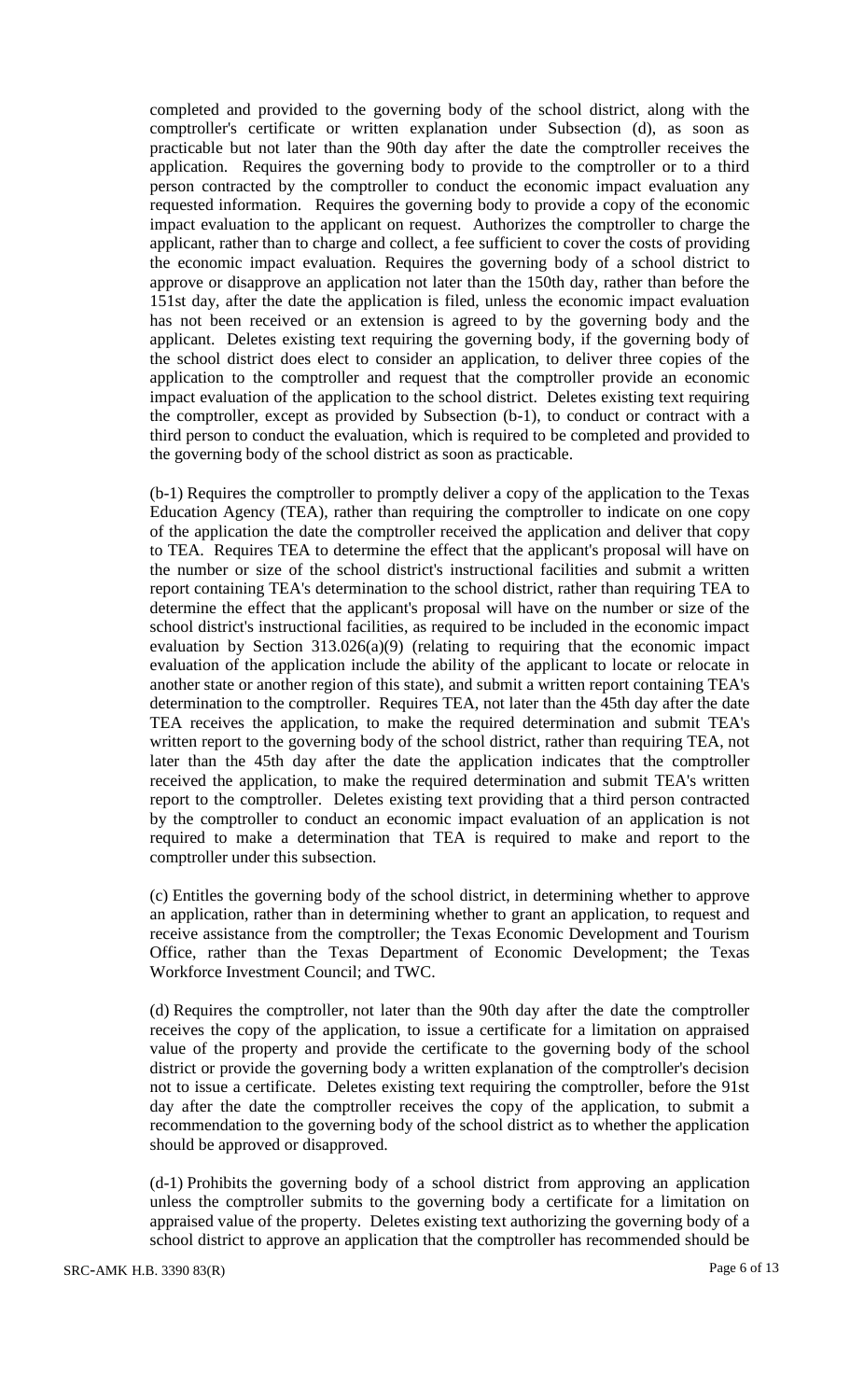disapproved only if the governing body holds a public hearing the sole purpose of which is to consider the application and the comptroller's recommendation, and at a subsequent meeting of the governing body held after the date of the public hearing, at least two-thirds of the members of the governing body vote to approve the application.

(e) Requires the governing body, before approving or disapproving an application under this subchapter that the governing body of the school district elects to consider, to make a written finding as to any criteria considered by the comptroller in conducting the economic impact evaluation under Section 313.026. Deletes existing text requiring the governing body of the school district, before approving or disapproving an application under this subchapter that the governing body elects to consider, to make a written finding as to each criterion listed in Section 313.026.

(f-1) Authorizes the governing body of a school district, notwithstanding any other provision of this chapter, to waive or reduce the new qualifying jobs creation requirement in Section 313.021(2)(A)(iv)(b) or 313.051(b) only if the Texas Workforce Commission (TWC) determines that the jobs creation requirement exceeds the industry standard for the number of employees reasonably necessary for the operation of the facility of the property owner that is described in the application and recommends waiving or reducing the requirement, rather than authorizing the governing body of a school district, notwithstanding any other provision of this chapter to the contrary, including Section  $313.003(2)$  or  $313.004(3)(A)$  or  $(B)(iii)$ , to waive the new jobs creation requirement in Section  $313.021(2)(A)(iv)(b)$  or  $313.051(b)$  and approve an application if the governing body makes a finding that the jobs creation requirement exceeds the industry standard for the number of employees reasonably necessary for the operation of the facility of the property owner that is described in the application. Authorizes the governing body of a school district to request that TWC provide a recommendation as to whether the new qualifying jobs creation requirement should be reduced or waived and, if reduced, the number of new qualifying jobs that should be required to be created. Requires TWC, if TWC receives a request from the governing body of a school district under this subsection, not later than the 60th day after the date of receipt of the request to submit to the governing body a recommendation as to whether the new qualifying jobs creation requirement should be reduced or waived and, if reduced, the number of new qualifying jobs that should be required to be created.

(g) Authorizes the Texas Economic Development and Tourism Office or its successor to recommend that a school district approve an application under this chapter, rather than authorizing the Texas Department of Economic Development or its successor to recommend that a school district grant a person a limitation on appraised value under this chapter. Requires the governing body of the school district, in determining whether to approve an application, to consider any recommendation made by the Texas Economic Development and Tourism Office or its successor, rather than requiring the governing body of the school district, in determining whether to grant an application, to consider any recommendation made by the Texas Department of Economic Development or its successor.

(i) Provides that, if the comptroller's determination under Subsection (h) (relating to requiring the comptroller, after receiving a copy of the application, to determine whether the property meets certain requirements) that the property does not meet the requirements of Section 313.024 (Eligible Property) for eligibility for a limitation on appraised value under this subchapter becomes final, the comptroller is not required to provide an economic impact evaluation of the application or to submit a certificate for a limitation on appraised value of the property or a written explanation of the decision not to issue a certificate, rather than to submit a recommendation to the school district as to whether the application should be approved or disapproved, and the governing body of the school district is prohibited from granting the application.

SECTION 8. Amends Section 313.026, Tax Code, as follows: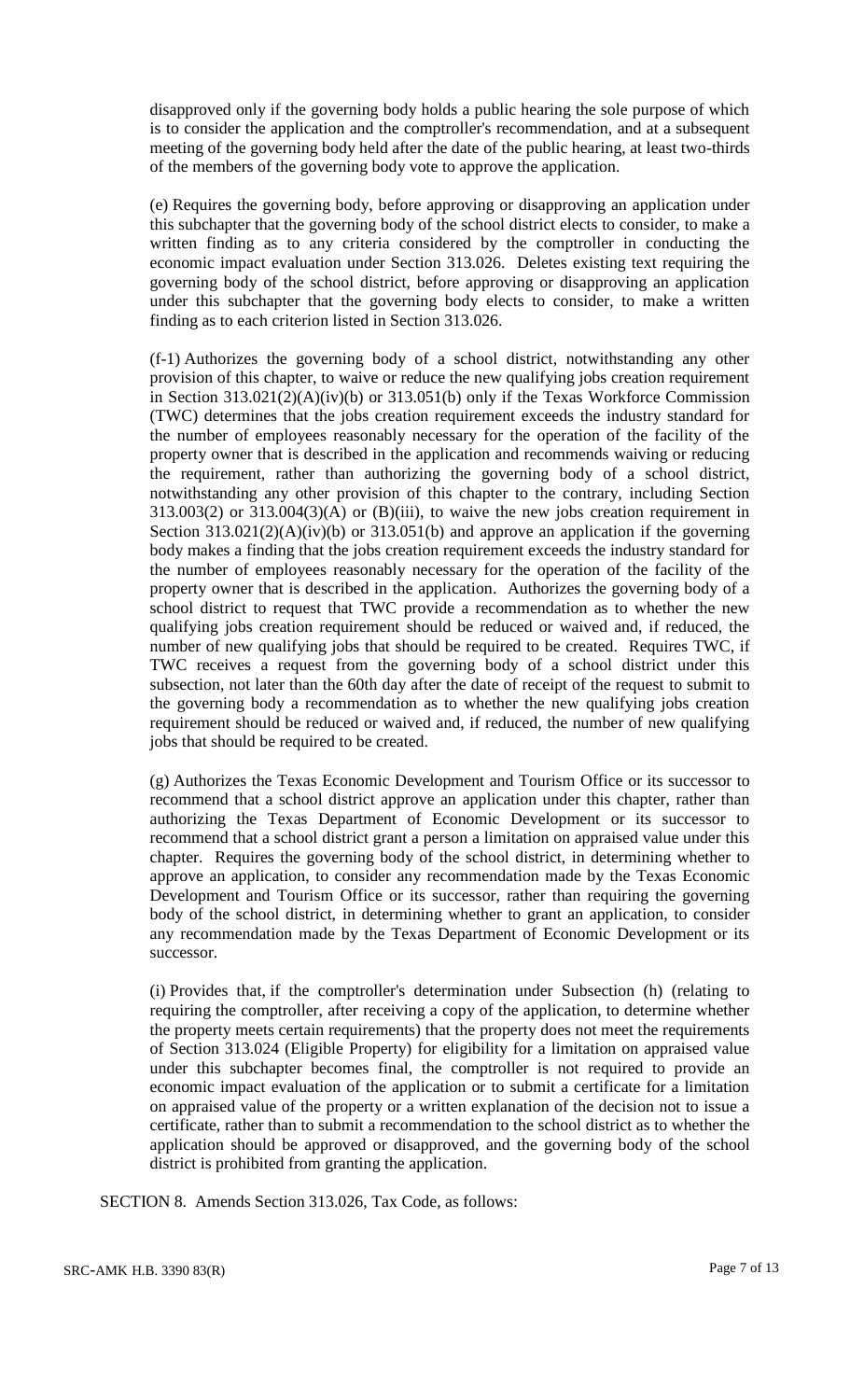Sec. 313.026. ECONOMIC IMPACT EVALUATION. (a) Requires that the economic impact evaluation of the application include any information the comptroller determines is necessary or helpful to the governing body of the school district in determining whether to approve the application under Section 313.025 (Application; Action on Application) or the comptroller in determining whether to issue a certificate for a limitation on appraised value of the property under Section 313.025. Deletes existing text enumerating specific required information to be included in the economic impact evaluation of the application.

(b) Requires that the comptroller's determination whether to issue a certificate for a limitation on appraised value under this chapter for property described in the application, except as provided by Subsections (c) and (d), be based on the economic impact evaluation described by Subsection (a) and on any other information available to the comptroller, including information provided by the governing body of the school district. Deletes existing text requiring that the comptroller's recommendations be based on the criteria listed in Subsections  $(a)(5)-(20)$  (relating to certain information the economic impact evaluation of the application is required to include) and on any other information available to the comptroller, including information provided by the governing body of the school district under Section 313.025(b).

(c) Prohibits the comptroller from issuing a certificate for a limitation on appraised value under this chapter for property described in an application unless the comptroller determines that:

(1) the project proposed by the applicant is reasonably likely to generate, before the 25th anniversary of the beginning of the limitation period, tax revenue, including state tax revenue, school district maintenance and operations ad valorem tax revenue attributable to the project, and any other tax revenue attributable to the effect of the project on the economy of the state, in an amount sufficient to offset the school district maintenance and operations ad valorem tax revenue lost as a result of the agreement; and

(2) the limitation on appraised value is a significant consideration by the applicant in determining whether to invest capital and construct the project in this state.

(d) Requires the comptroller to state in writing the basis for the determinations made under Subsections (c)(1) and (2).

(e) Authorizes the comptroller, notwithstanding Subsections (c) and (d), if the comptroller makes a qualitative determination that other considerations associated with the project result in a net positive benefit to the state, to issue the certificate.

SECTION 9. Amends Section 313.0265(b), Tax Code, as follows:

(b) Requires the comptroller to designate the following as substantive:

(1) each application requesting a limitation on appraised value; and

(2) the economic impact evaluation made in connection with the application.

Deletes existing text requiring the comptroller to designate each application requesting school tax credits under Section 313.103 as substantive.

SECTION 10. Amends Sections 313.027(a), (f), (h), and (i), Tax Code, as follows:

(a) Prohibits the appraised value for school district maintenance and operations ad valorem tax purposes of the person's qualified property as described in the agreement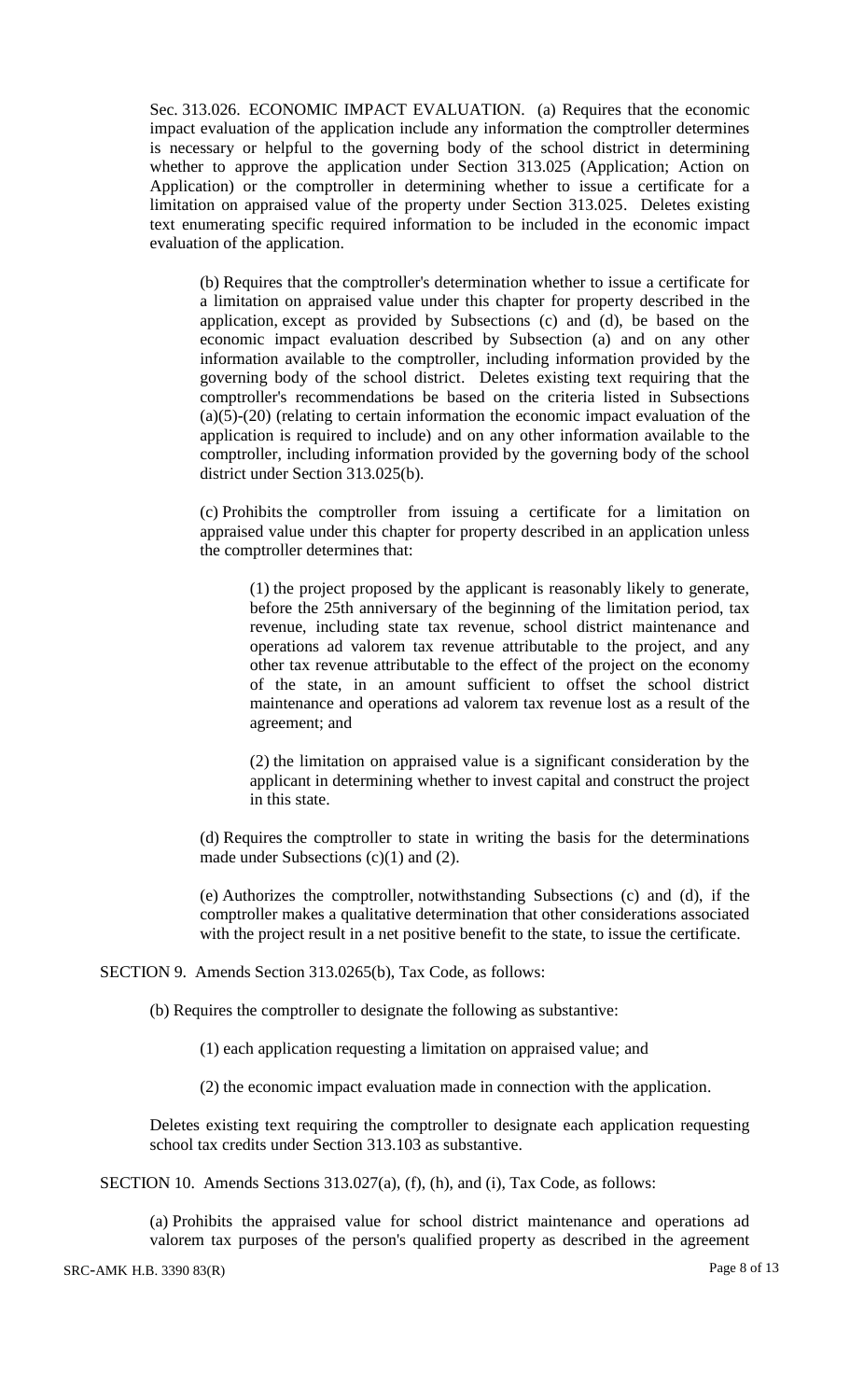between the person and the district entered into under this section in the school district, if the person's application is approved by the governing body of the school district, for each of the first 10, rather than eight, tax years that begin after the applicable qualifying time period, from exceeding the lesser of the market value of the property; or subject to Subsection (b) (relating to requiring that the amount agreed to by a certain governing body of a school district meet certain criteria), the amount agreed to by the governing body of the school district.

(f) Provides that, in addition, the agreement meets certain criteria, including that the agreement is required to be in a form approved by the comptroller.

(h) Prohibits the agreement from providing for the deferral of the date on which the qualifying time period is to commence to a date later than January 1 of the sixth tax year beginning after the date the application is approved.

(i) Prohibits a person and the school district from entering into an agreement under which the person agrees to provide supplemental payments to a school district or to an entity that exists primarily to provide financial or material support to a school district in an amount that exceeds an amount equal to the greater of \$100 per student per year in average daily attendance, as defined by Section 42.005, Education Code, or \$50,000 per year, or for a period of more than 14 years, rather than to provide supplemental payments to a school district in an amount that exceeds an amount equal to \$100 per student per year in average daily attendance, as defined by Section 42.005, Education Code, or for a period that exceeds the period beginning with the period describe by Section 313.021(4) (defining "qualifying time period") and ending with the period described by Section 313.104(2)(B) (relating to requiring the governing body of the school district, before granting the application for a tax credit, if the person's application is approved, by order or resolution to direct the collector of taxes for the school district, within a certain time period, to credit against certain taxes imposed) of this code. Provides that this subsection applies only to an agreement entered into in anticipation of or in consideration for a school district's approval of an application for a limitation on appraised value under this subchapter. Provides that this subsection does not apply to a payment under Subsection (f)(1) (relating to requiring that the agreement, in addition, incorporate certain provisions) or (2) (relating to authorizing the agreement, in addition, to provide that the property owner will protect the school district under certain circumstances). Deletes existing text providing that this limit does not apply to amounts described by Subsection (f)(1) or (2) of this section.

SECTION 11. Amends Section 313.0275, Tax Code, by adding Subsection (d), to authorize a person, in the event of a casualty loss that prevents the person from complying with Subsection (a) (relating to requiring a person with whom a school district enters into an agreement under this subchapter, notwithstanding any other provision of chis chapter to the contrary, to make the minimum amount of qualified investment during the qualifying time period and create the required number of qualifying jobs during each year of the agreement), to request, and to authorize the comptroller to grant a waiver of the penalty imposed under Subsection (b) (relating to providing that the property owner, if in any tax year a property owner fails to comply with Subsection (a), is liable to this state for a certain penalty).

SECTION 12. Amends Section 313.031, Tax Code, as follows:

Sec. 313.031. RULES AND FORMS; FEES. (a) Requires the comptroller to:

(1) adopt rules and forms necessary for the implementation and administration of this chapter, including rules for determining whether a property owner's property qualifies as a qualified investment under Section 313.021(1); and

(2) provide without charge one copy of the rules and forms to any school district and to any person who states that the person intends to apply for a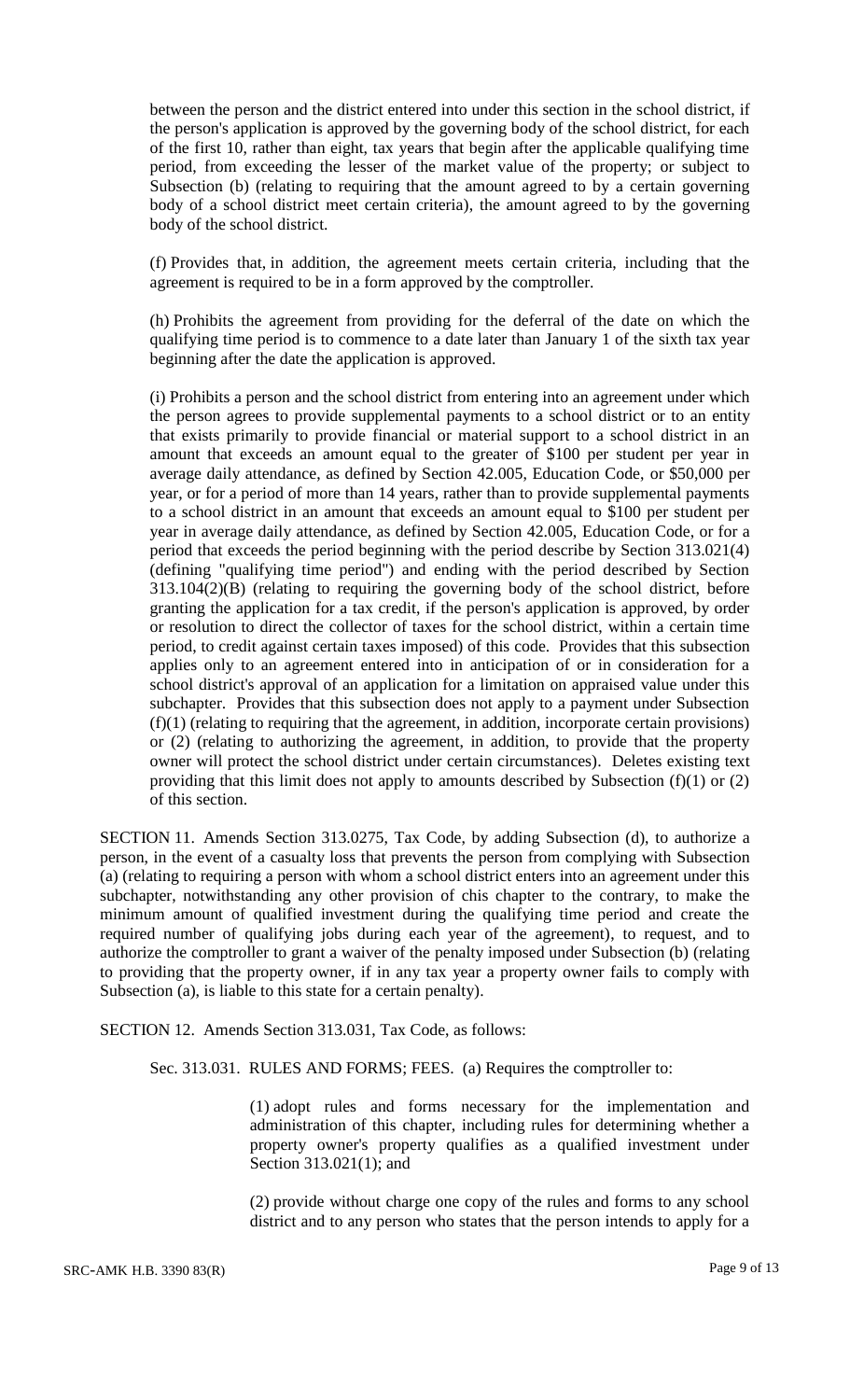limitation on appraised value under this subchapter, rather than under this subchapter or a tax credit under Subchapter D.

(a-1) Authorizes the comptroller by official action to establish reasonable nonrefundable fees to be paid by property owners who apply to a school district for a limitation on the value of the person's property under this subchapter. Requires that the amount of a fee be reasonable and prohibits the amount from exceeding the estimated cost to the comptroller of performing the comptroller's duties under this chapter.

(b) Requires the governing body of a school district by official action to establish reasonable nonrefundable application fees to be paid by property owners who apply to the district for a limitation on the appraised value of the person's property under this subchapter. Requires that the amount of an application fee be reasonable and prohibits the amount from exceeding the estimated cost to the district of processing and acting on an application, including any cost to the school district associated with the economic impact evaluation required by Section 313.025, rather than including the cost of the economic impact evaluation required by Sections 313.025 and 313.026.

SECTION 13. Amends Section 313.032, Tax Code, by amending Subsections (a) and (c) and adding Subsections (b-1) and (d), as follows:

(a) Requires the comptroller, before the beginning of each regular session of the legislature, to submit to the lieutenant governor, the speaker of the house of representatives, and each other member of the legislature a report on the agreements entered into under this chapter that includes:

(1) an assessment of the following with regard to the agreements entered into under this chapter, considered in the aggregate:

(A) the total number of jobs created, direct and otherwise, in this state;

(B) the total effect on personal income, direct and otherwise, in this state;

(C) the total amount of investment in this state;

(D) the total taxable value of property on the tax rolls in this state, including property for which the limitation period has expired;

(E) the total value of property not on the tax rolls in this state as a result of agreements entered into under this chapter; and

(F) the total fiscal effect on the state and local governments; and

(2) an assessment of the progress of each agreement made under this chapter that states for each agreement:

(A) the number of qualifying jobs each recipient of a limitation on appraised value committed to create;

(B) the number of qualifying jobs each recipient created;

(C) the total amount of wages and the median wage of the new qualifying jobs each recipient created;

(D) the amount of the qualified investment each recipient committed to spend or allocate for each project;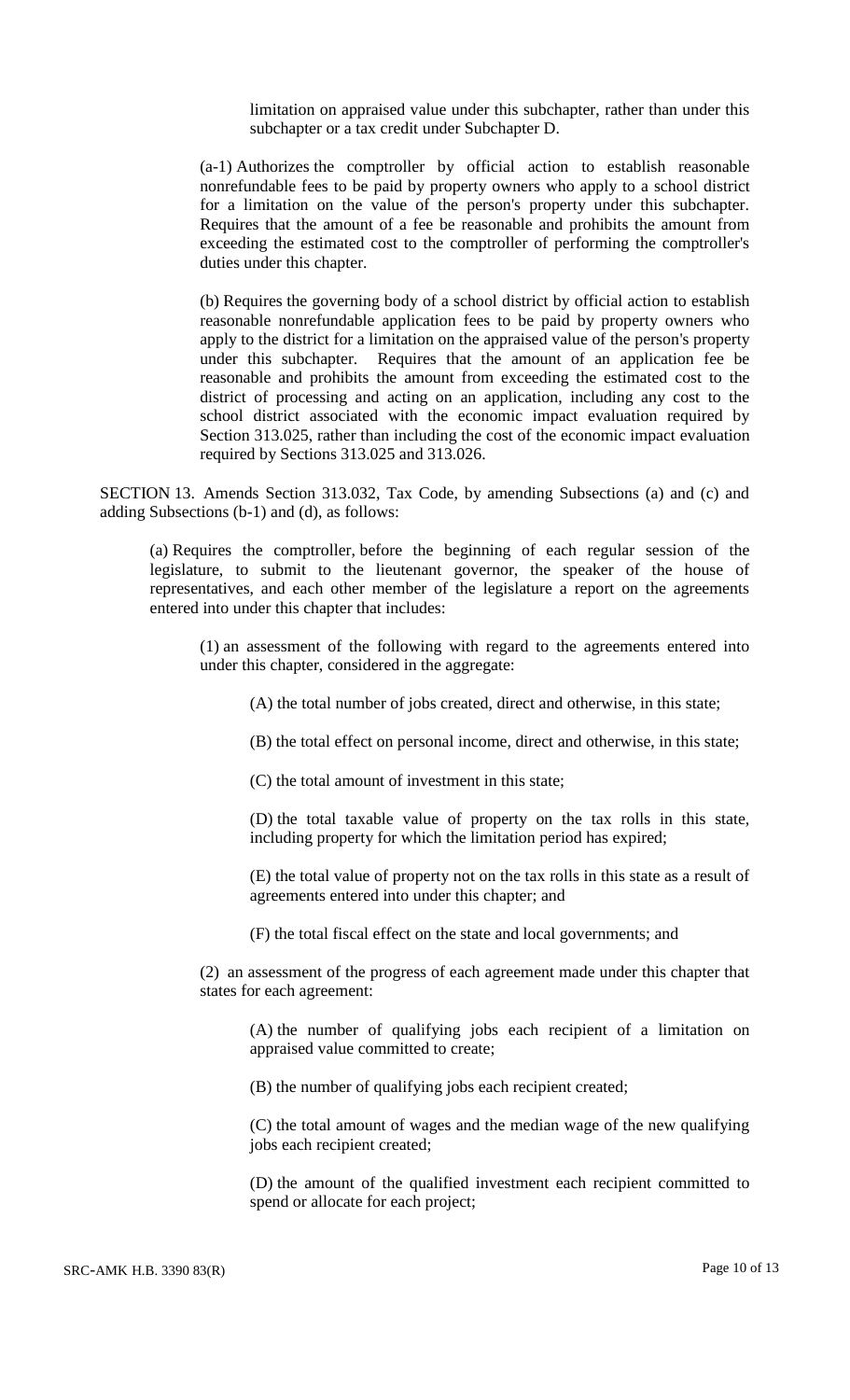(E) the amount of the qualified investment each recipient spent or allocated for each project;

(F) the market value of the qualified property of each recipient as determined by the applicable chief appraiser, including property that is no longer eligible for a limitation on appraised value under the agreement;

(G) the limitation on appraised value for the qualified property of each recipient;

(H) the dollar amount of the taxes that would have been imposed on the qualified property if the property had not received a limitation on appraised value; and

(I) the dollar amount of the taxes imposed on the qualified property.

Deletes existing text requiring the comptroller, before the beginning of each regular session of the legislature, to submit to the lieutenant governor, the speaker of the house of representatives, and each other member of the legislature a report assessing the progress of each agreement made under this chapter. Deletes existing text requiring that the report be based on certain data certified to the comptroller by each recipient of a limitation on appraised value under this subchapter and state for each agreement, including the number of new jobs created by each recipient in each sector of the North American Industry Classification System and of the number of new jobs each recipient created, the number of jobs created that provide health benefits for employees.

(b-1) Authorizes the comptroller, in preparing the portion of the report described by Subsection (a)(1), to use standard economic estimation techniques, including economic multipliers.

(c) Requires that the portion of the report described by Subsection (a)(2) be based on data certified to the comptroller by each recipient or former recipient of a limitation on appraised value under this chapter.

(d) Authorizes the comptroller to require a recipient or former recipient of a limitation on appraised value under this chapter to submit, on a form the comptroller provides, information required to complete the report.

SECTION 14. Amends the heading to Subchapter C, Chapter 313, Tax Code, to read as follows:

# SUBCHAPTER C. LIMITATION ON APPRAISED VALUE OF PROPERTY IN STRATEGIC INVESTMENT AREA OR CERTAIN RURAL SCHOOL DISTRICTS

SECTION 15. Amends Section 313.051, Tax Code, as follows:

Sec. 313.051. APPLICABILITY. (a) Defines "strategic investment area" in this section.

(a-1) Provides that this subchapter applies only to a school district that has territory in an area that qualifies as a strategic investment area; or a county that has a population of less than 50,000 and in which, from 2000 to 2010, according to the federal decennial census, the population remained the same, decreased, or increased, but at a rate of not more than the average rate of increase in the state during that period, rather than providing that this subchapter applies only to a school district that has territory in an area that qualified as a strategic investment area under Subchapter O [repealed], Chapter 171, immediately before that subchapter expired; or a county that has a population of less than 50,000, and in which, from 1990 to 2000, according to the federal decennial census, the population remained the same, decreased, or increased, but at a rate of not more than three percent per annum.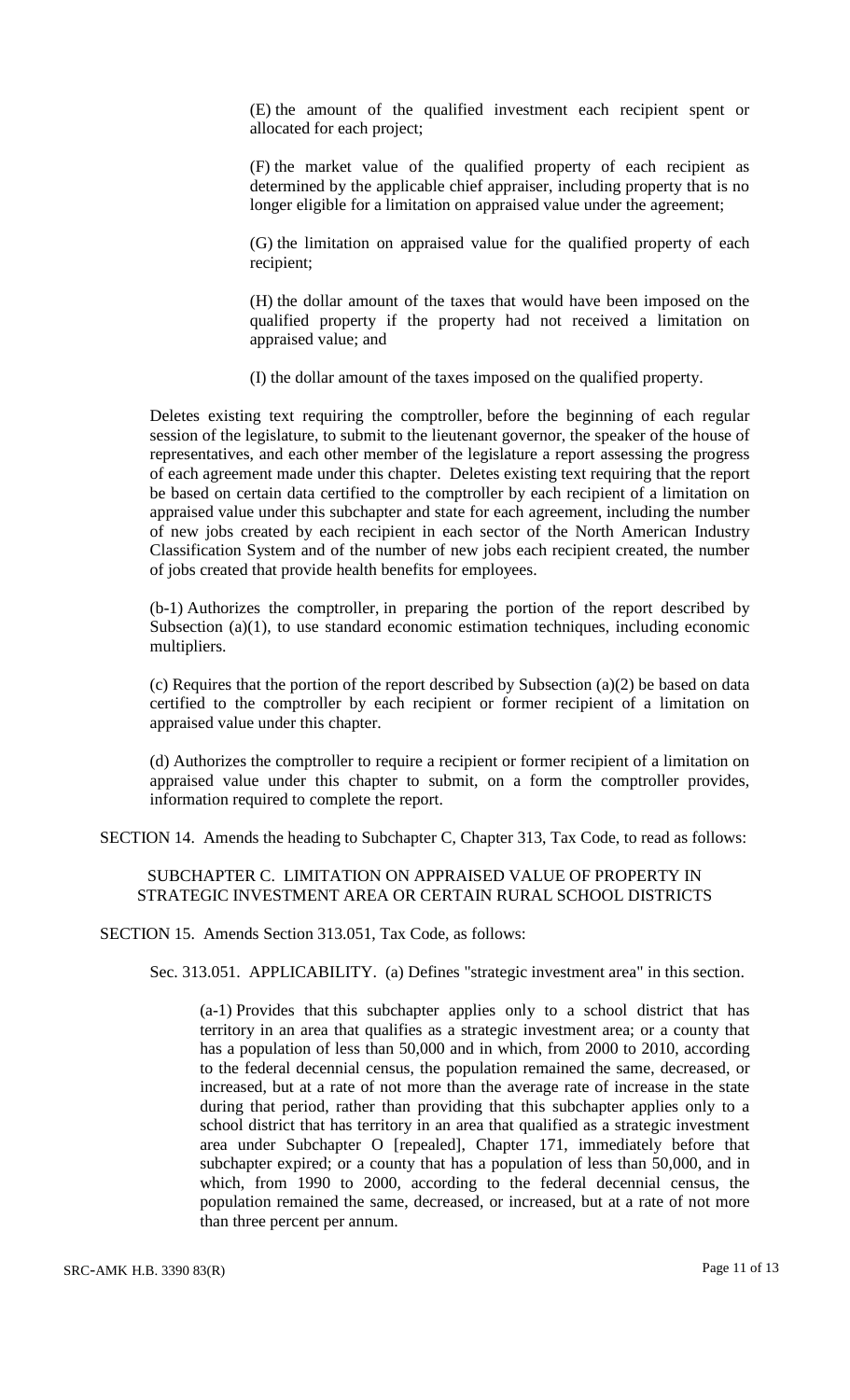(a-2) Redesignates existing Subsection (a-1) as Subsection (a-2). Provides that, notwithstanding Subsection (a-1), rather than Subsection (a), if on January 1, 2002, this subchapter applied to a school district in whose territory is located a federal nuclear facility, this subchapter continues to apply to the school district regardless of whether the school district ceased or ceases to be described by Subsection (a-1) after that date. Makes a conforming change.

(a-3) Requires the comptroller, not later than September 1 of each year, to determine areas that qualify as a strategic investment area using the most recently completed full calendar year data available on that date and, not later than October 1, to publish a list and map of the designated areas. Provides that a determination under this subsection is effective for the following tax year for purposes of this subchapter.

(b) Provides that, for purposes of this subchapter, a property owner is required to create at least 10 new qualifying jobs as defined by Section 313.021(3) on the owner's qualified property, rather than a property owner is required to create only at least 10 new jobs on the owner's qualified property. Provides that Section 313.023(b) does not apply to a school district to which this subchapter applies. Deletes existing text requiring that at least 80 percent of all the new jobs created be qualifying jobs as defined by Section 313.021(3), except that, for a school district described by Subsection (a)(2), each qualifying job is required to pay at least 110 percent of the average weekly wage for manufacturing jobs in the region designated for the regional planning commission, council of governments, or similar regional planning agency created under Chapter 391 (Regional Planning Commissions), Local Government Code, in which the district is located.

SECTION 16. Amends the heading to Subchapter E, Chapter 313, Tax Code, to read as follows:

### SUBCHAPTER E. AVAILABILITY OF TAX CREDIT AFTER PROGRAM EXPIRES OR IS REPEALED

SECTION 17. Amends Section 313.171(b), Tax Code, to provide that the repeal, rather than expiration, of Subchapter D does not affect a property owner's entitlement to a tax credit granted under Subchapter D if the property owner qualified for the tax credit before the repeal of Subchapter D, and to make a conforming change.

SECTION 18. Amends Section 311.014, Tax Code, by adding Subsection (f), to authorize money in the tax increment fund for a reinvestment zone to be transferred to the tax increment fund for an adjacent zone if the taxing units that participate in the zone from which the money is to be transferred participate in the adjacent zone and vice versa; each participating taxing unit has agreed to deposit the same portion of its tax increment in the fund for each zone; each participating taxing unit has agreed to the transfer; and the holders of any tax increment bonds or notes issued for the zone from which the money is to be transferred have agreed to the transfer.

SECTION 19. Amends Section 42.2515(a), Education Code, to entitle a school district, for each school year, including a school district that is otherwise ineligible for state aid under this chapter, to state aid in an amount equal to the amount of all tax credits credited against ad valorem taxes of the district in that year under former Subchapter D, Chapter 313, Tax Code.

SECTION 20. Amends Section 42.302(e), Education Code, to provide that, for purposes of this section, school district taxes for which credit is granted under former Subchapter D, Chapter 313, Tax Code, are considered taxes collected by the school district as if the taxes were paid when the credit for the taxes was granted.

SECTION 21. Repealers: Sections 313.008 (Report on Compliance with Energy-Related Agreements), 313.009 (Report on Compliance With Agreements), and 313.021(5) (defining "county average weekly wage for manufacturing jobs"), Tax Code; and

Repealer: Subchapter D (School Tax Credits), Chapter 313, Tax Code.

SRC-AMK H.B. 3390 83(R) Page 12 of 13